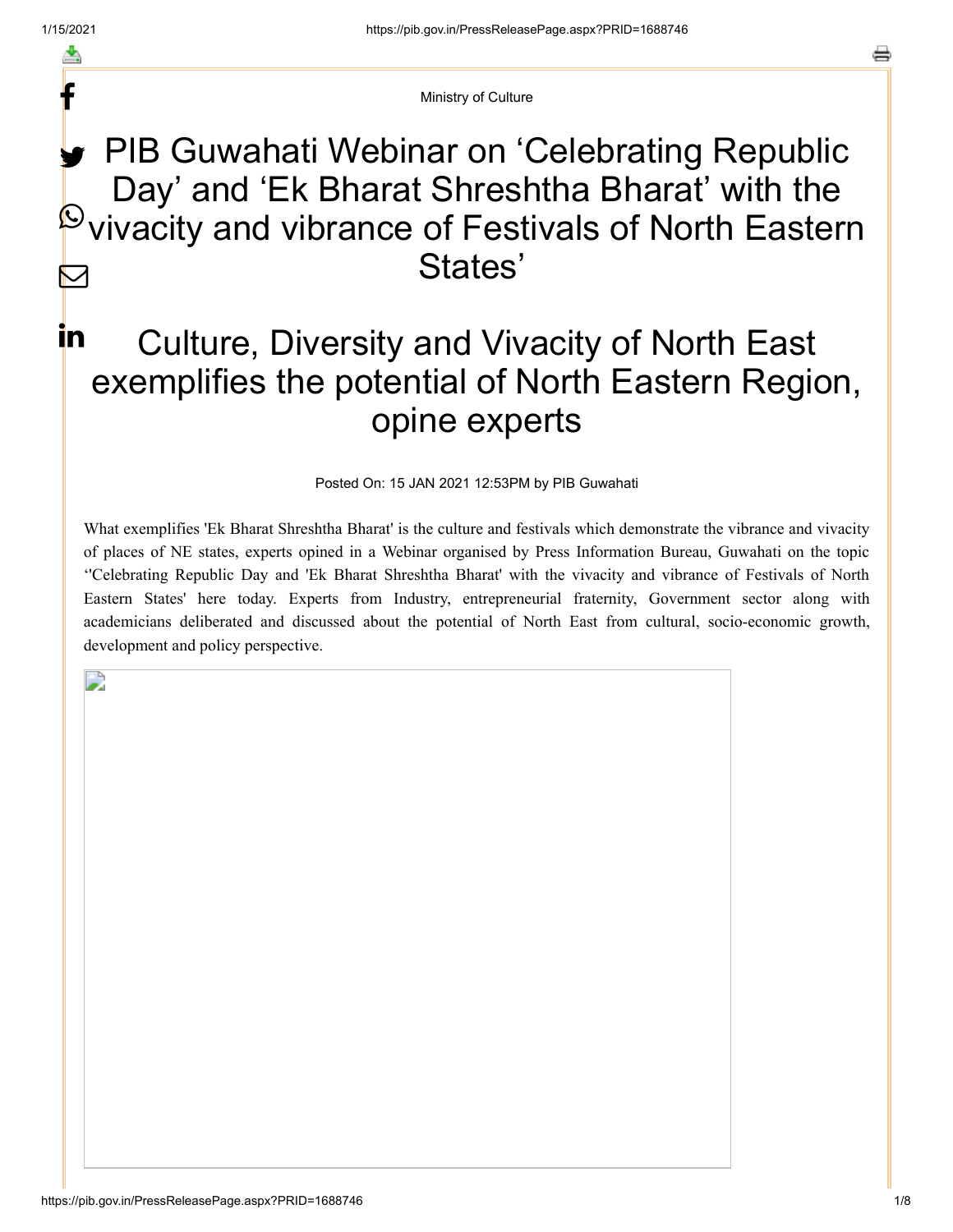$\boldsymbol{\varphi}_{\mathbb{R}}$ 

 $\mathbf \Xi$ 

in

## 1/15/2021 https://pib.gov.in/PressReleasePage.aspx?PRID=1688746

Prof(Dr.) ZR Azad, Aligarh Muslim University,Uttar Pradesh said that festivals such as Bihu, Jonbeel Mela, Baishagu, Saraswati Puja and Ambubashi Mela, among others demonstrate the enthusiasm and vibrance of the place. He said that all these festival helps all to learn from each other and to develop an appreciation for others opinion and culture. He said that Republic Day also depicts the ethos of commonness in culture of various places of the country. Talking about 'Ek Bharat Shreshtha Bharat' where Assam and Rajasthan are grouped together, Dr Azad said that enthusiasm and elan<br>A fectively in Bajasthan, ha it Gamal fectivel in Bucklea, Udainus Mayor Fectivel, Tasi fectivel en Decent of festivals in Rajasthan, be it Camel festival in Pushkar, Udaipur Mewar Festival, Teej festival or Desert Festival in Jaisalmer, all of these demonstrate the zest and zeal of people. f

Ms Sayantani Sinha, Psychologist and Clinical Hypnotherapist said that Bihu, Makar Sankranti, Pongal are cultural festivals as a reverence to environment. She said that along with festivals comes an opportunity and environment of mental and psychological development to analyse the huge diversity that is in this country and yet how all are working in tandem for the development of the nation. She said that the festivals are medium to connect emotionally and culturally with all and it demonstrates the structured connect which people of this country has for each other citizens. She said that festivals are also an occasion to experience the joy of diversity and to feel the vibrance of enthusiasm among people.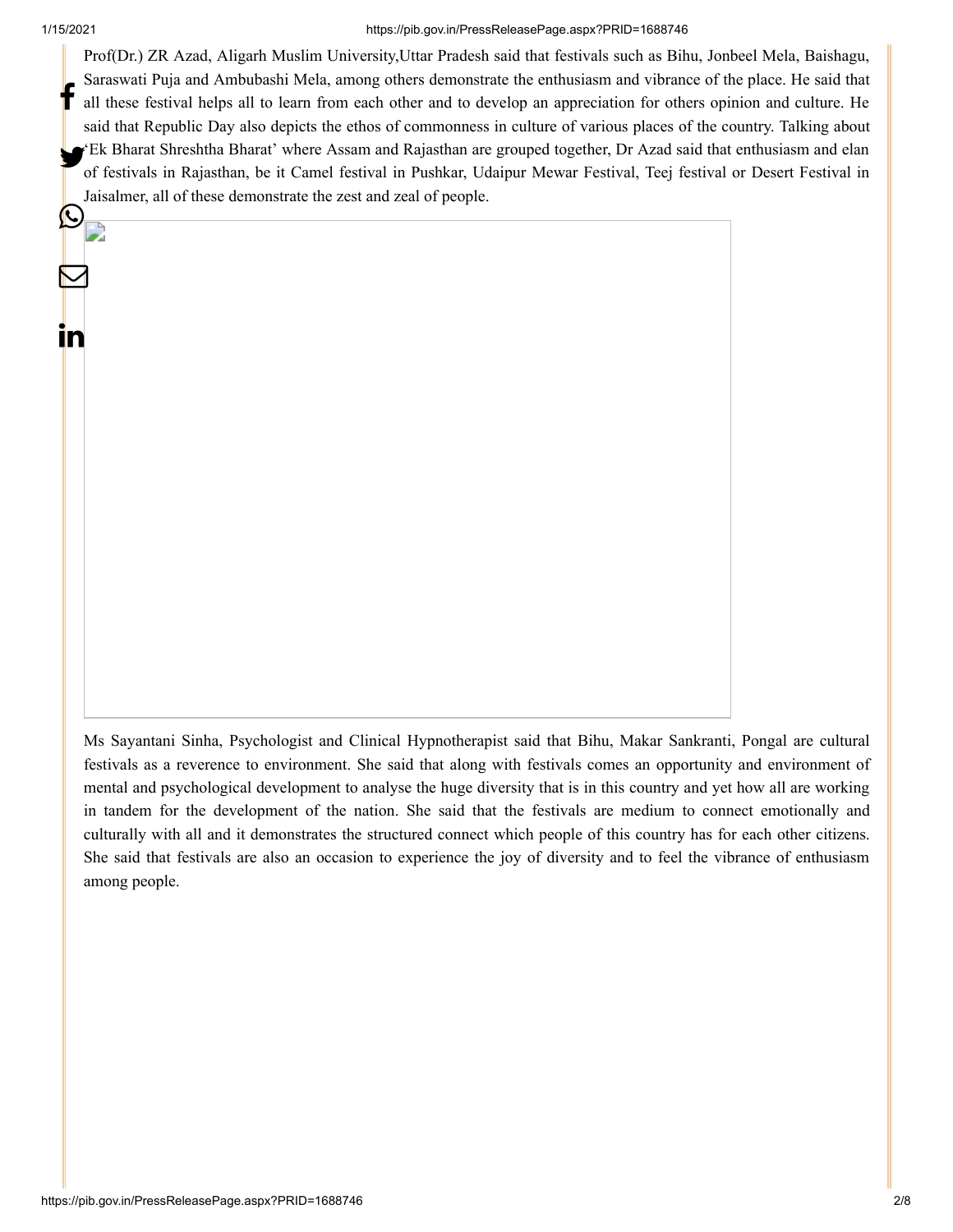

Ms Hiramani Das, Field Exhibition Officer, Regional Outreach Bureau, Guwahati said that the festivals opportunities for economic and societal development of the region. She said that Bihu is a market for so many local products, whether it is textile or environment-friendly cuisine and tourism and hospitality sector. She said that developing knowledge infrastructure and learning for others culture helps to develop planned engagements between and among States.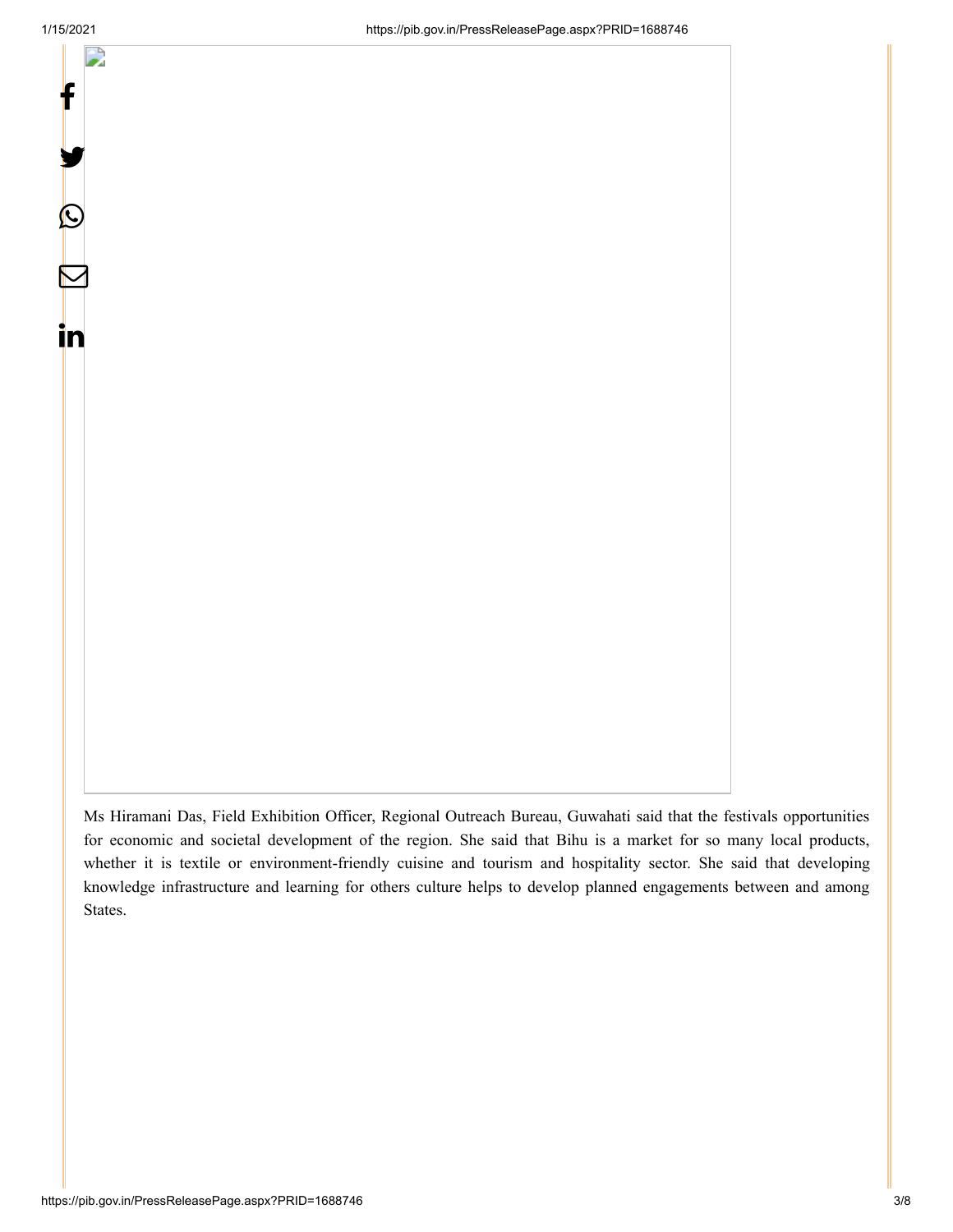f

L)

У.

 $\bm{\mathcal{O}}$ 

 $\mathbf \Xi$ 

in

Shri Mayukh Gangopadhyay, Professional Sarod player said that knowledge infrastructure of the country are human resources including youth who are working in tandem for the development of the nation.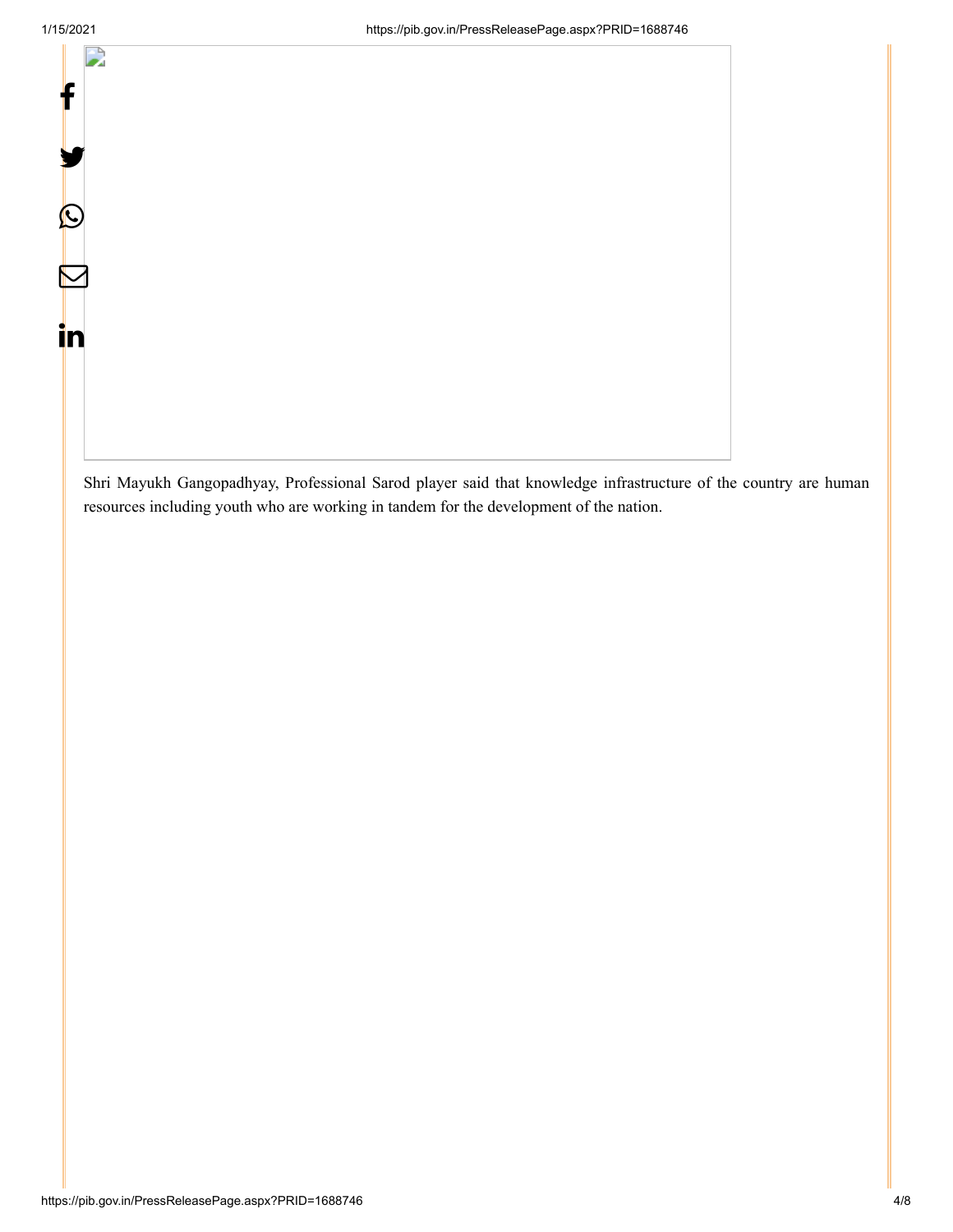

Abdur Rahman Mallick, Advocate Delhi High Court said that Celebration of Republic Day and festivals in 'Ek Bharat Shreshta Bharat' is an opportunity to appreciate diversified learning from people and by people of this country. Talking Constitution of India, he said that Republic Day is also a joyous celebration of the greatness and discipline of many stalwarts of this country, whose efforts have led to cultural and socio-economic development of the country.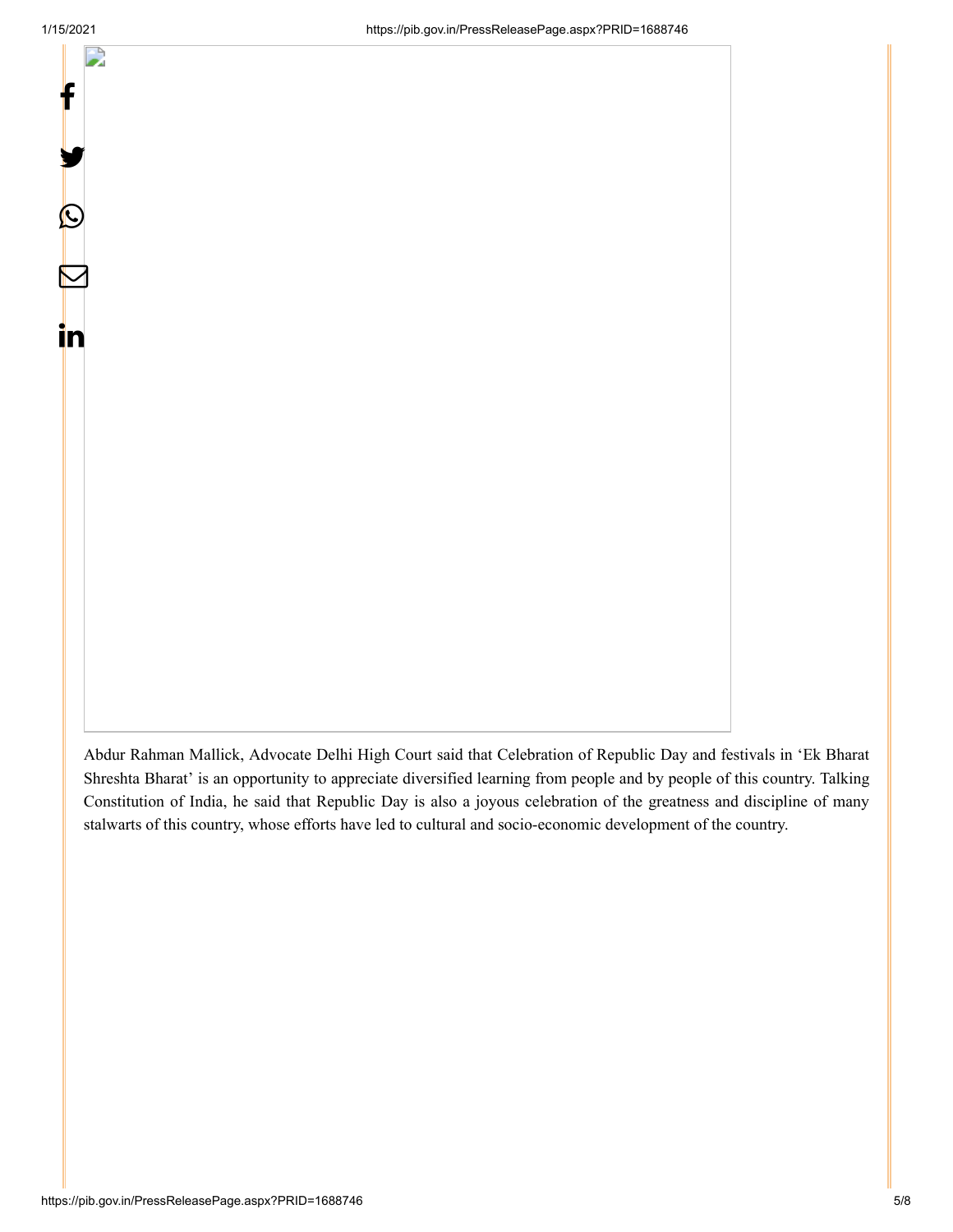

Shri Nibedan Das, Official, Regional Outreach Bureau, Guwahati said that festivals are opportunities to develop, analyse and harness the human resources talent of the citizens of the country. He further said that it is also an opportunity and experience of learning and interaction by varied activities such as knowledge sessions or information dissemination among people.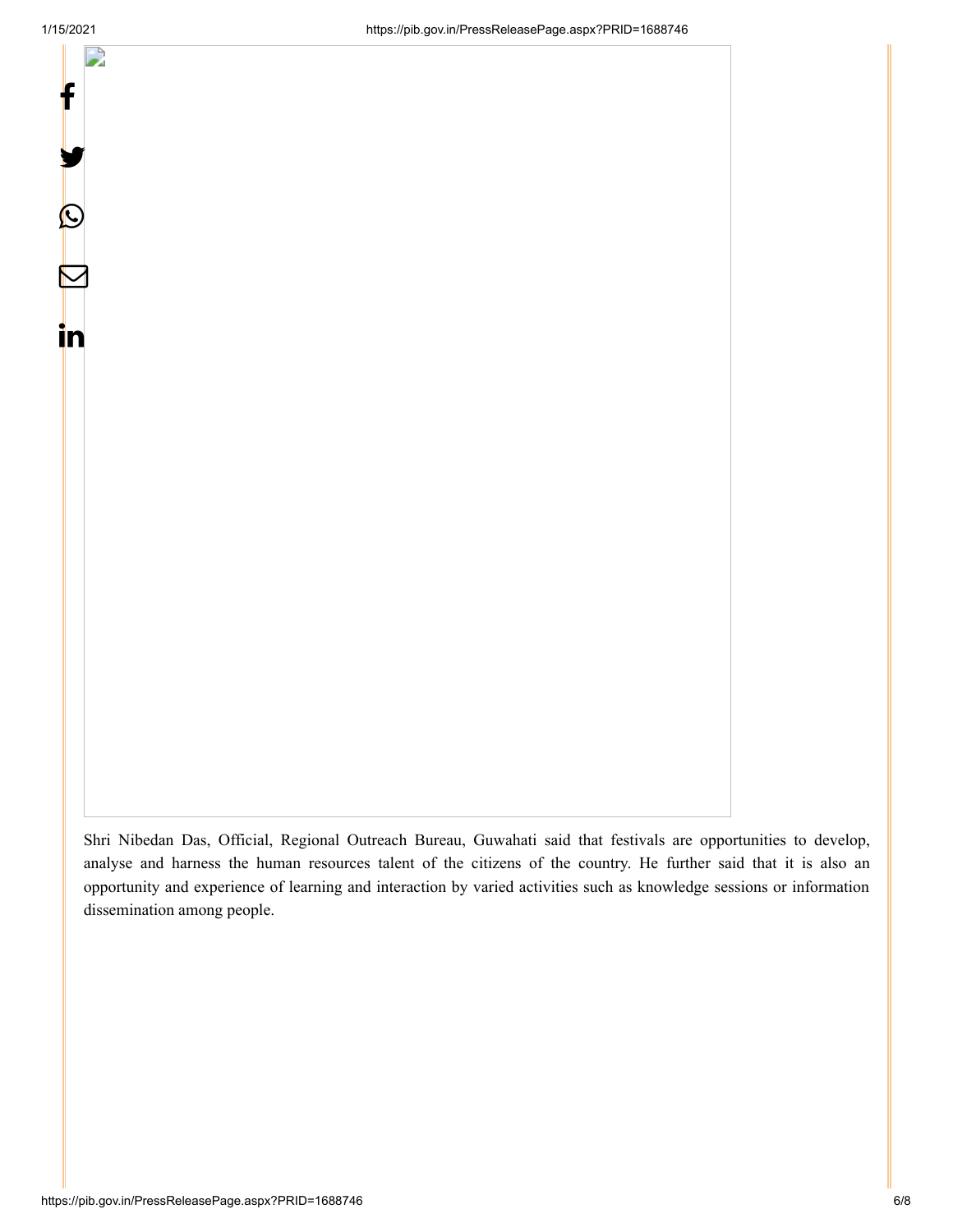$\mathsf{f}$ 

У.

 $\bm{\mathcal{O}}$ 

 $\mathbf \Xi$ 

in

 $\Box$ 

The webinar was managed and coordinated by Shri Samrat Bandyopadhyay, Joint Director, PIB, Guwahati.

The interactive Webinar had enthusiastic participation of students, academicians and Cultural fraternity of Assam and North East. Ms Sucharita Sahoo, Field Publicity Officer, Field Outreach Bureau, Barpeta welcomed the experts as the webinar delved into details on the various aspects of the topic such as Culture, Infrastructure and socio-economic development of North East, among others.